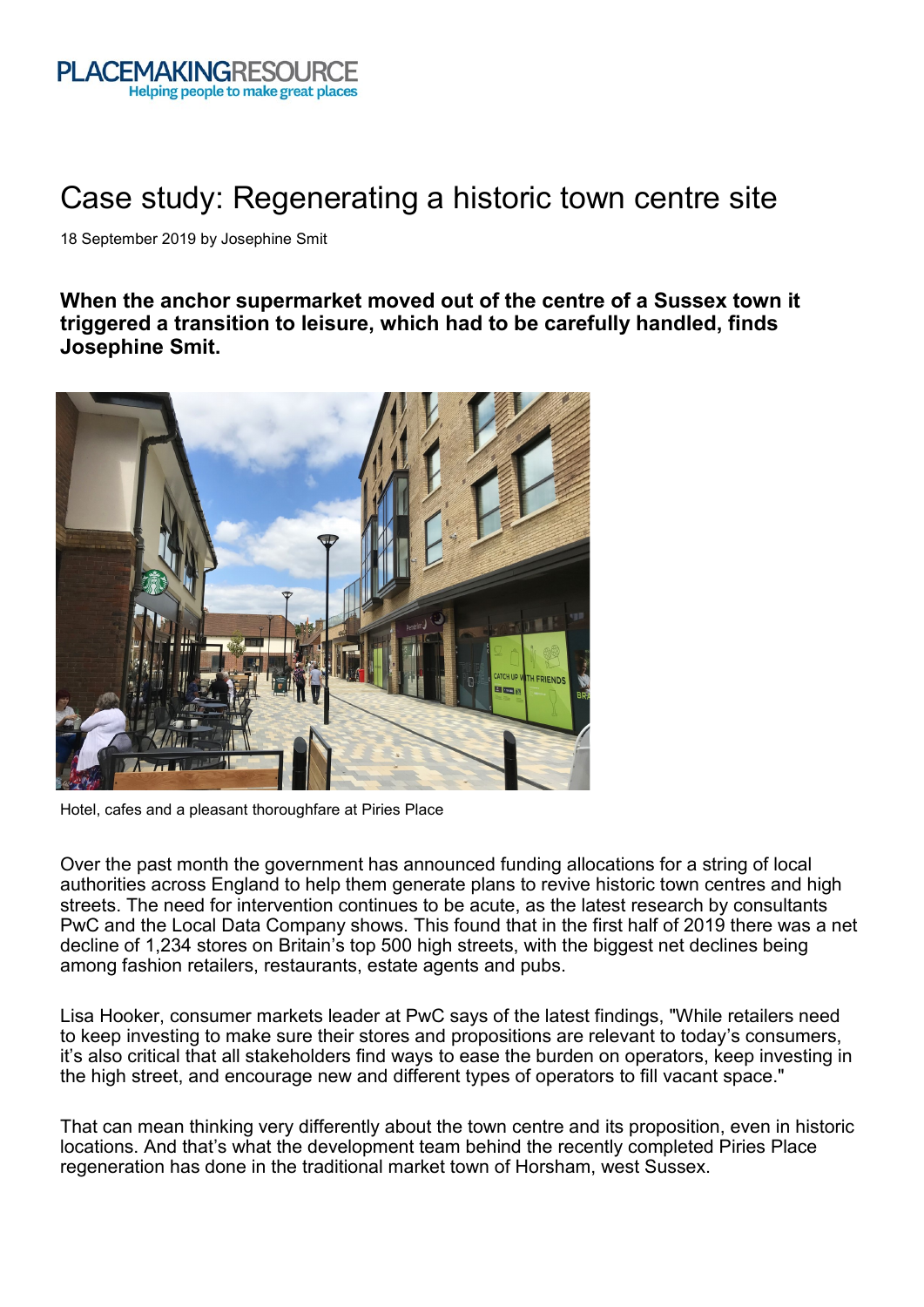

## **Challenges**

Piries Place used to be a magnet for Horsham supermarket shoppers, sitting conveniently between the town's historic heart, the Carfax, with its conservation area and East Street's vibrant restaurants and retailers. But when Waitrose moved to a new store on the edge of town it left this central site without its anchor, which had a negative impact on neighbouring small premises.

The site's owners, British Airways Pension Trustees and developer Reef Group, planned to replace retail with a leisure led development, comprising a 92 bedroom Premier Inn hotel, Everyman three-screen cinema, restaurants, cafes and office space, all clustered round a revitalised and inviting public realm.

The building formerly occupied by Waitrose had only been developed in the 1990s. "The scheme had kept the medieval street pattern and its scale was sympathetic," says Mike Hoehenwarter, associate with project architect Holder Mathias. "The client thought it would be possible to effectively insert the cinema into the profile of the supermarket building." This had to be achieved, however, while respecting the sensitive setting and protecting key views, notably across Carfax.

## **Solution**

The final design provides some 8,600 square metres of space, with just over half of that provided through light or heavy refurbishment. The cinema occupies two thirds of the former supermarket (shown below), although it now looks completely different on the outside and boasts a first floor terrace. "The building was stripped back to its steel columns, and its roofline and cladding have been changed," says Hoehenwarter.



The hotel occupies the remaining third of the supermarket site and its former accompanying service yard. "The supermarket floorplate couldn't be used for the hotel, so that was demolished," adds Hoehenwarter. The four storey hotel sits above ground floor restaurants and cafes. Two further buildings have been refurbished, providing further café and restaurant space at ground level, with office space above.